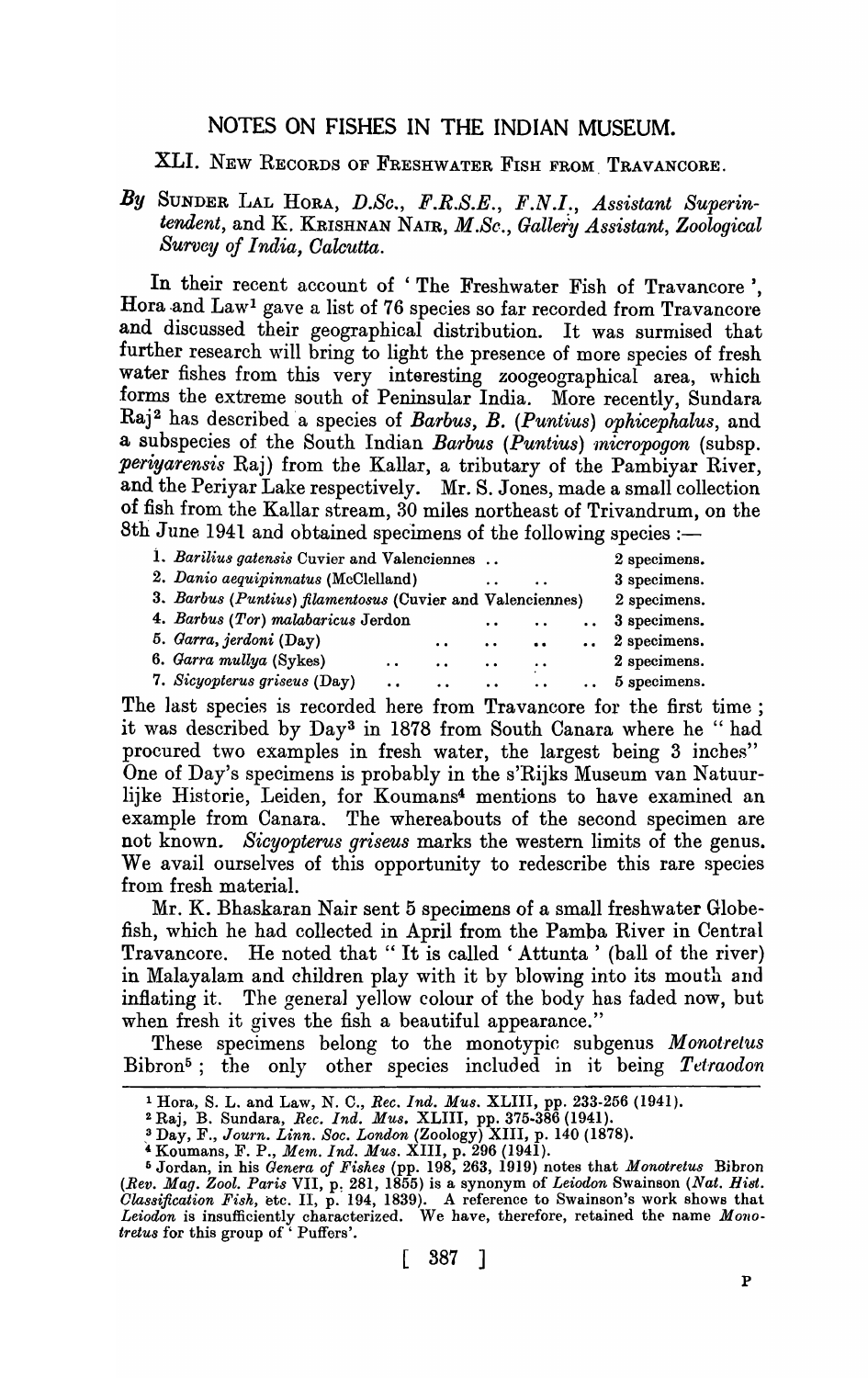*(Monotretus) cutcutia (Hamilton), which, according to Day,<sup>1</sup> is known* from " Fresh waters of Orissa, Bengal and Assam"; it is also common in Burma2• This new species is also described below. The discontinuous distribution of *Monotretus* is of zoogeographical significance.

It is worthy of remark that with the exception of *Sicyopterus griseus,*  which is known from South Oanara and Travancore, the other three species or subspecies are endemic in the State.

## **Sicyopterus griseus** (Day).

*1878. Sicydium griseum,* Day, *Journ. Linn. Soc. London* (Zool.t XIII, p. 140. 1878. Sicydium griseum, Day, Fish. India (Addenda and Corrigenda), p. 747. *1889. Sicydium griseum,* Day, *Faun. Brit. Ind.* Fish. II, p. 273. *1941. Sicyopterus griseus,* Koumans, *Mem. Ind. Mus.* XIII, p. 296.

D.  $6|1/9-10$ ; A.  $1/9-10$ ; P. 16-17; V 6; C. 13+; L. l. 76-82; L. tr. 25-27.

*Sicyopterus griseus* is a stoutly built species in which the head and the anterior part of the body are slightly depressed or subcylindrical while the tail portion is compressed. The height of the body is contained from 4·82 to 5·48 times in the standard length and from 5·68 to 6·60 times in the length with the caudal fin. The head is depressed and



TEXT-FIG. 1.-Sicyopterus griseus (Day).

*a.* Lateral view:  $\times 1$ <sub>7</sub>; *b.* Dorsal surface of head and anterior part of body: *a.* Lateral view:  $\times$  1 $\frac{1}{7}$ ; *c.* Dorsal surface of head and anterior part of body:  $\times$  1 $\frac{5}{7}$ ; *c.* Ventral surface of head and anterior part of body:  $\times$  1 $\frac{5}{7}$ ; *d.* A median tooth from the upper jaw:  $\times 25$ .

flattened both above and below; its width is greater than its height. The length of the head is contained from  $4.18$  to  $4.83$  times in the standard length and from  $5.04$  to  $5.78$  times in the total length. The width of the head is contained from  $1.08$  to  $1.32$  times and its height from  $1.49$ to 1·69 times in its length. The eyes are situated dorso-Iaterally almost

<sup>1</sup>Day, F., *Fish. India,* p. 703 (1878).

<sup>&</sup>lt;sup>2</sup> Prashad, B. and Mukerji, D. D., *Rec. Ind. Mus. XXXI*, p. 223 (1929).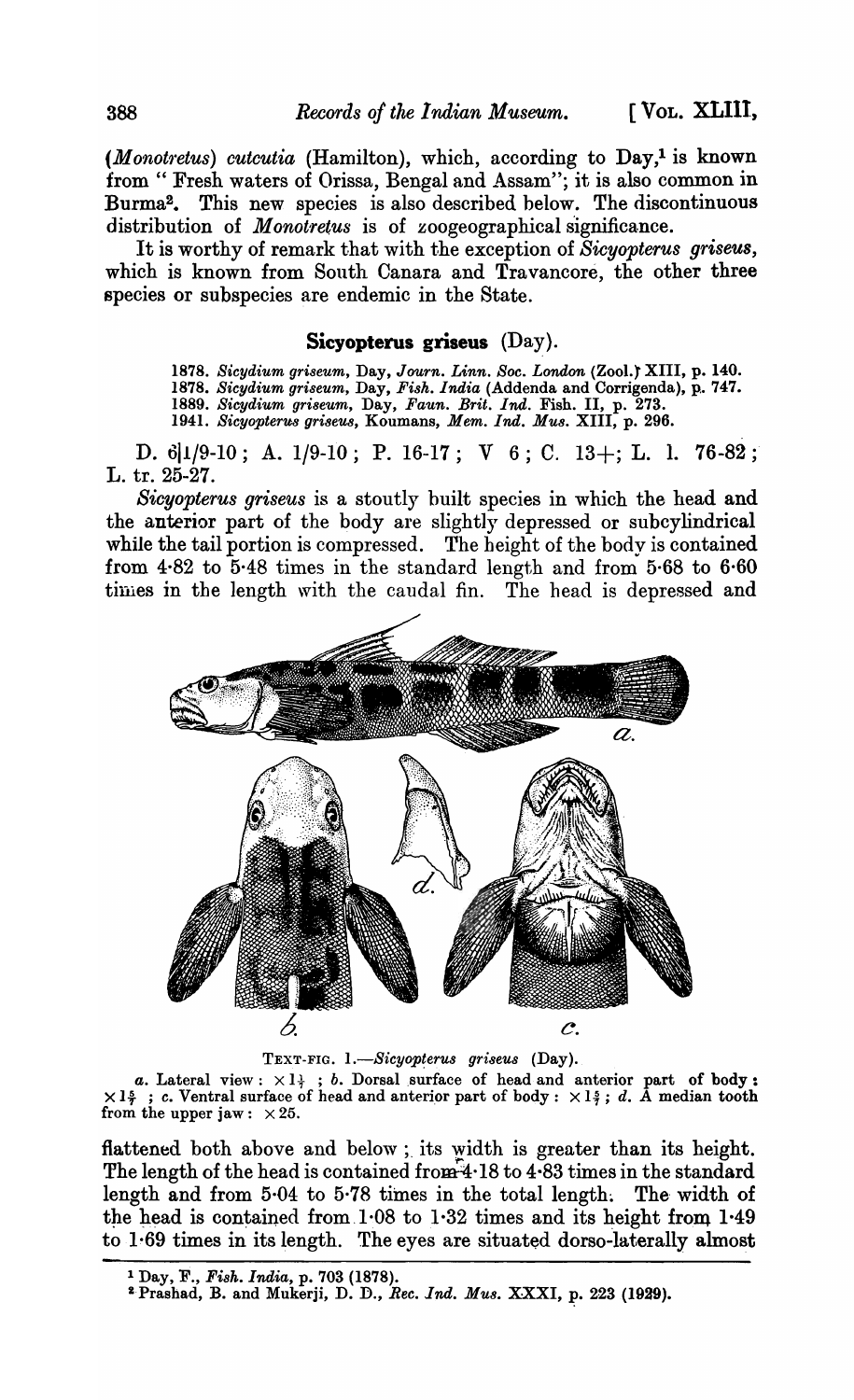in the anterior half of the head; the superior border of the orbit projects beyond the dorsal profile. The diameter of the eye is contained from  $5.06$  to  $5.40$  times in the length of the head and from  $2.10$  to  $2.39$  times in the interorbital width. The interorbital space is broad and slightly concave. The snout is obtuse and overhangs the mouth. The mouth is small, inferior, crescentic and horizontal; it is bordered by thick lips which are continuous at the angles of the mouth but the labial groove is widely interrupted. The anterior lip is covered by the rostral fold which is broadly fimbriated. The jaws are subequal and the maxillary extends to below the anterior border of the eye. The teeth in the lower jaw are sharp, arranged in a series, and recurved; a short space in the middle between the two canines is toothless while behind the canines the teeth are of irregular sizes, the larger ones being either near the canines or the posterior ends of the jaw. In the upper jaw there is a single moveable row of fine, hooked teeth which are embedded in the gum. The gill-openings are vertical and almost co-extensive with the bases of the pectoral fins.



TEXT-FIG. 2.-Scales of *Sicyopterus griseus* (Day): X 36.

a. A scale from the middle of the body behind the dorsal and anal fins; *b.* A scale from in front of the first dorsal fin; *c.* A scale from the middle of the body below the first dorsal fin; d. A scale from the ventral surface behind the pelvic fins.

The spines of the first dorsal are filiform and project beyond tbe membrane; the first and the second spines are considerably elongated and extend beyond the commencement of the second dorsal. The pectoral fin is pointed while the caudal fin is rounded. The second dorsal and the anal fins are similar, being low and of moderate length. The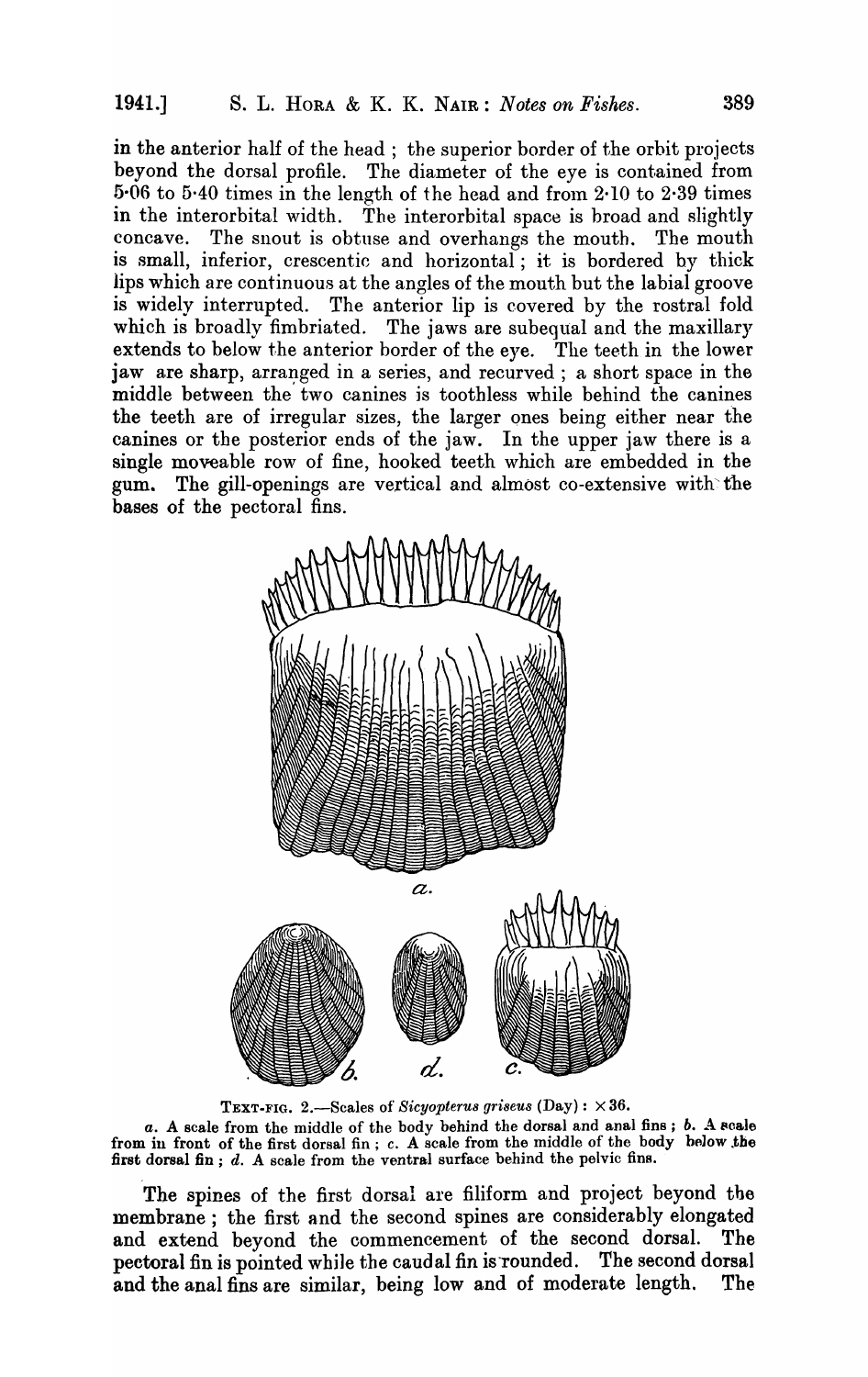pelvic fins form a strong muscular sucker. Mr. S. Jones noticed that the fish can adhere very firmly by means of these fins. The caudal fin is shorter than the head and is contained from 5·7 to 6·7 times in the total length. The caudal peduncle is contained from  $1.32$  to  $1.77$  times in its length.

The scales are small and somewhat irregularly arranged, those in the tail region are considerably larger and more strongly ctenoid. The scales on the ventral surface and on the dorsal surface in front of the dorsal fin are greatly reduced and are more or less cycloid; they extend on the head almost as far as the eyes but are absent on the cheeks. The number of predorsal scales varies from 30 to 31.

According to Day, the colour is "Brownish, with eight or nine rings of a darker tint encircling the body, and wider than the ground colour. Fins-dark, most deeply so at their edges" Day seems to have overlooked the fact that in the case of the pectoral, anal and caudal fins the dark band near the edges of the fins is followed by a white fringe, which in the case of anal is not-easily distinguishable when the fin is depressed. The dorsal and lateral surfaces as well as the dorsals, middle parts of the pectoral and caudal fins are grayish, while the ventral surface and the pelvic and anal fins along with the edges of the pectoral and caudal fins are much lighter. The body is usually encircled by a number of broad, darker bands which become indistinct when the specimens are taken out of spirit.

*Distribution.-South* Canara and Travancore.

*General Observations.-Sicyopterus griseus* inhabits torrential streams, and its general body form and structure of the lips, rostral fold and pelvic fins are well adapted for combating strong currents. Mr. S. Jones observed that in nature the fish sticks very fast to rocks and stones, and can even adhere to the vertical sides of an aquarium above the water level like fishes of the genera *Periophthalmus* and *Periophthal*-*1nodon. ,* 

*S. griseus* is distinguished from the other Indian species of the genus by its smaller scales, entire upper lip and fringed rostral fold.

*Measurements in millimetres, scale counts and number of fin rays.* 

| Total length                            | . .                  | . .                  |                              |                      | $84 - 0$ | $86 - 4$ | 87.8   | 88.0     | $97 - 8$ |
|-----------------------------------------|----------------------|----------------------|------------------------------|----------------------|----------|----------|--------|----------|----------|
| Length of caudal                        | $\ddot{\phantom{a}}$ |                      | $\ddot{\phantom{a}}$         | $\ddot{\phantom{a}}$ | $12-6$   | 14.6     | $15-4$ | 14.5     | $15-3$   |
| Depth of body                           | $\ddot{\bullet}$     | $\ddot{\phantom{a}}$ | $\ddot{\phantom{a}}$         | $\ddot{\phantom{a}}$ | $14 - 8$ | $13-5$   | $15-0$ | 13.4     | $15-2$   |
| Length of head                          | $\ddot{\phantom{a}}$ |                      | $\ddot{\phantom{a}}$         | $\ddot{\phantom{a}}$ | $16 - 7$ | $16-2$   | 17.3   | 15·2     | $17-2$   |
| Width of head                           |                      | . .                  | $\bullet$                    | $\ddot{\phantom{a}}$ | 13.9     | $12-3$   | 14·0   | 13.0     | $15-9$   |
| Height of head                          | $\ddot{\phantom{a}}$ | $\bullet$            | ∴.                           | $\ddot{\phantom{a}}$ | $11-2$   | $10-9$   | $10-9$ | $10-2$   | $10-2$   |
| Diameter of eye                         |                      | . .                  | $\ddot{\phantom{a}}$         | $\ddot{\phantom{0}}$ | 3·2      | 3.0      | 3.3    | 3.0      | $3 - 3$  |
| Interorbital distance                   |                      | . .                  | $\ddot{\phantom{1}}$         | $\bullet$            | 7.2      | 6.3      | 7.0    | 6.8      | 7.9      |
| Length of caudal peduncle               |                      |                      | $\ddot{\bullet}$             | $\ddot{\phantom{a}}$ | $12-0$   | $12-4$   | 12.9   | $13-2$   | $15-9$   |
| Least height of caudal peduncle         |                      |                      | $\ddot{\phantom{0}}$         | $\ddot{\phantom{a}}$ | $8 - 0$  | $8-2$    | 9.8    | 8.2      | $9-0$    |
| Longest ray of first dorsal             |                      |                      | $\ddot{\phantom{a}}$         | $\ddot{\phantom{a}}$ | $21-0$   | $19 - 4$ | 24.0   | $21 - 4$ | $26-2$   |
| Length of pectoral                      |                      | $\ddot{\phantom{a}}$ | $\ddot{\phantom{a}}$         | . .                  | 14.4     | 13.8     | $16-3$ | $15-0$   | $15-6$   |
| Length of ventral                       | $\ddot{\phantom{a}}$ | $\ddot{\phantom{a}}$ | $\ddot{\phantom{a}}$         | . .                  | 9.2      | $10 - 0$ | $10-6$ | $10-5$   | 10·1     |
| Length of anal                          | $\ddot{\phantom{a}}$ | $\ddot{\phantom{a}}$ | $\ddot{\phantom{a}}$         | . .                  | $8-0$    | 7.8      | $10-2$ | 9.8      | $9-6$    |
| Number of rays in dorsals               |                      |                      | . .                          | . .                  | 6 1/10   | 6 1/10   | 6 1/9  | 6 1/D    | 6 1/10   |
| Number of rays in pectoral              |                      |                      | . .                          | $\ddot{\phantom{a}}$ | 17       | 17       | 17     | 16       | 17       |
| Number of rays in ventral               |                      |                      | e al<br>$\ddot{\phantom{a}}$ | $\ddot{\phantom{a}}$ | 6        | 6        | 6      | 6        | 6        |
| Number of rays in anal                  |                      |                      | $\ddot{\phantom{a}}$         | $\ddot{\phantom{a}}$ | 1/10     | 1/10     | 1/9    | 1/9      | 1/10     |
| Number of rays in caudal                |                      |                      | . .                          | $\ddot{\phantom{a}}$ | 13       | 13       | 13     | 13       | 13       |
| Number of scales along lateral line     |                      |                      |                              | $\ddot{\phantom{a}}$ | 78       | 81       | 82     | 76       | 78       |
| Number of scales in a transverse series |                      |                      |                              | $\ddot{\bullet}$     | 27       | 25       | 25     | 26       | 25       |
| Number of predorsal scales              |                      |                      |                              | $\ddot{\phantom{a}}$ | 31       | 30       | 30     | 30       | 30       |
|                                         |                      |                      |                              |                      |          |          |        |          |          |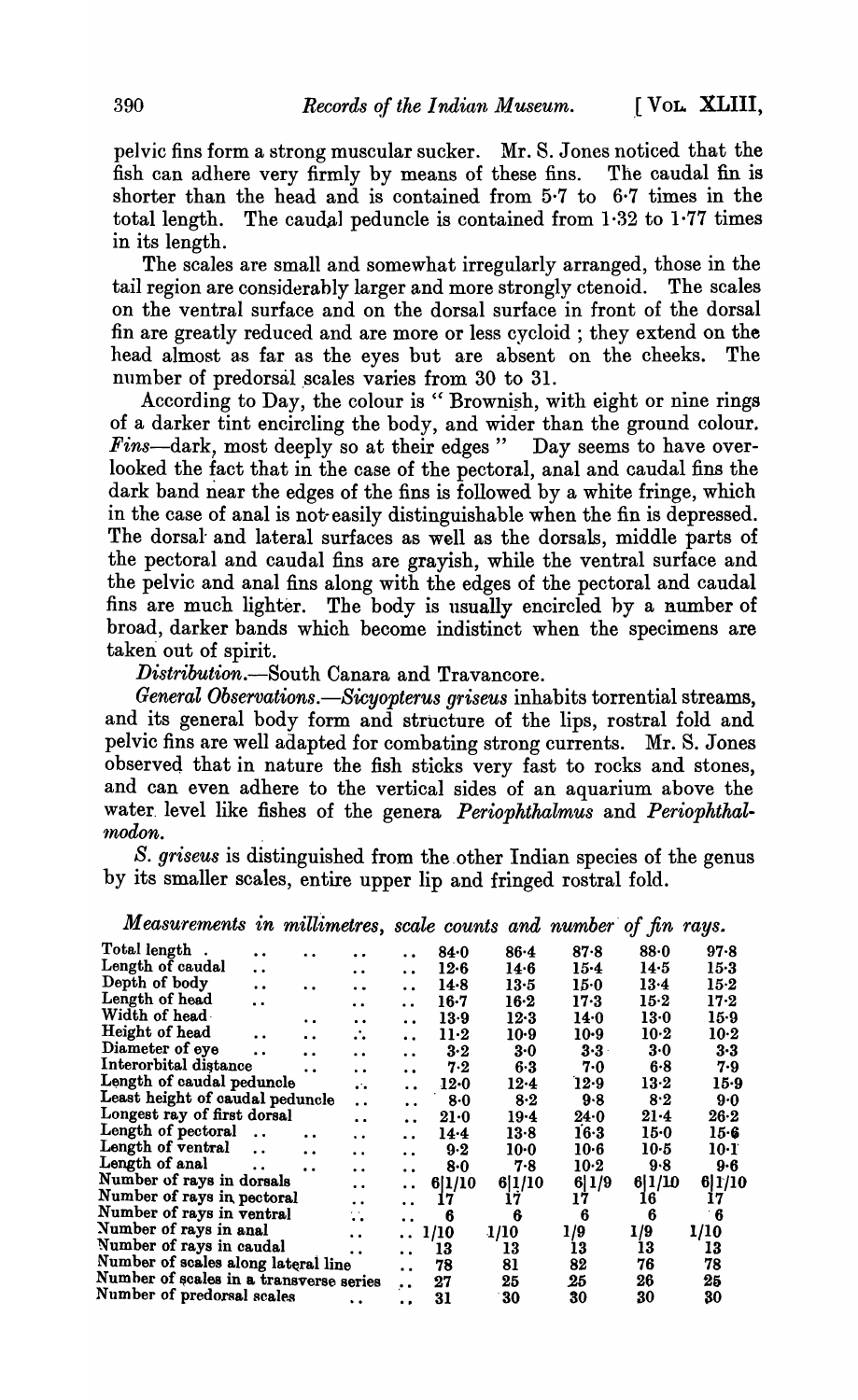## Tetraodon (Monotretus) travancoricus, sp. nov.

D. 7-8; A. 8; P. 16-17; V 0.; C. 9.

*Monotretus travancoricus* is a small species less than an inch in total length. When inflated, it is about one-third as high as long and its width is considerably less than its height. Both the dorsal and the ventral profiles are greatly arched, but the dorsal is more so with the result that the mouth is situated in the lower half of the fish and not in the centre. The length 6f the head is more or less equal to the depth



TEXT-FIG. 3.-Tetraodon (Monotretus) travancoricus, sp. nov.

*a.* Lateral view of type-specimen:  $\times 5$ ; *b.* Dorsal view of same.  $\times 5$ ; *c.* Form of nasal opening of same:  $\times 16$ .

of the body and is contained from 3·06 to 3·26 times in the total length and from· 2·39 to 2·50 times in the standard length. The height of the head is somewhat greater than its width and is contained from 1·08 to 1-17 times in its length; the width of: the head is contained from 1-25 to 1·33 times in the length of the head. The eyes are large and lateral in position, and are situated almost in the middle of the head: they are covered by adipose eyelids; the diameter of the eye is contained from 2·36 to 2-69 times in the length of the head and from 0·93 to 1-04 times in the interorbital width. The interorbital space is flattened. The nostrils are represented. by simple, solitary tubes, one on each side close to the anterior border of the eye. The lips of the tube are slightly curved inwards in the middle as short flaps. The mouth is small and surrounded by fleshy lips which form a tubular orifice; the jaws are provided with median sutures. The gill-openings are small and restricted opposite to the bases of the pectoral fins.

The body is devoid of spinous outgrowths but there is a fine reticulation all over the surface. The depth of the body is contained from  $2.93$ to 3·33 times in the total length and from 2·21 to 2·58 times in the standard length. The caudal peduncle is well formed; its least height. is contained from 1-12 to 1·35 times in its length.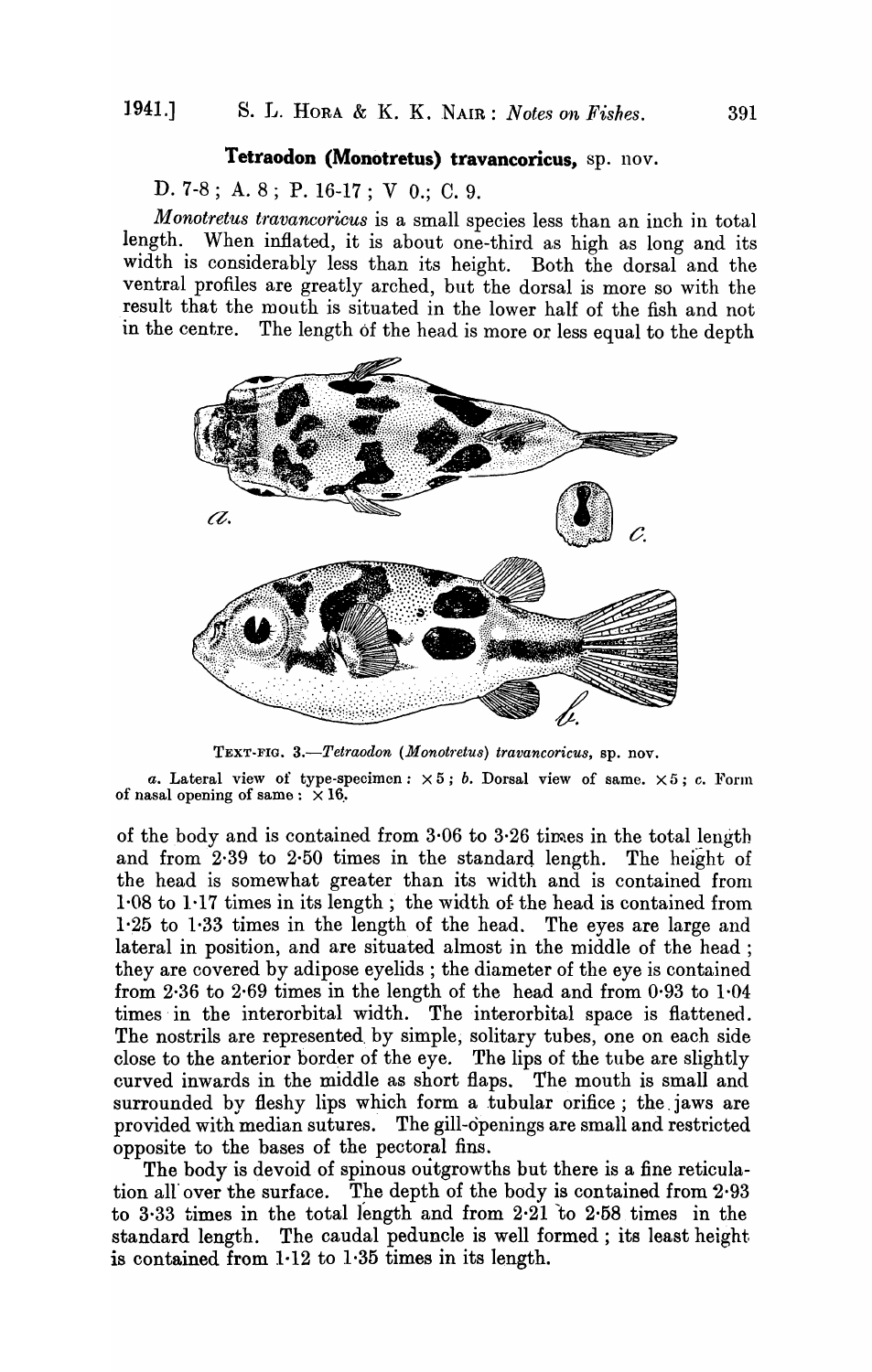The dorsal and the anal fins are similar and 'situated opposite to each other in the posterior third of the body length. The distance between the gill-opening and the commencement' of the dorsal fin is almost equal to the length of the head. The pectoral fin is short, slightly emarginate and fan-shaped. The caudal fin is well-formed and truncate; its length is contained from 4·08 to 4·59 times in the total length.

The colour in spirit is grayish on the dorsal surface and sides and much lighter on the ventral surface. There are usually two black,



TEXT-FIG. 4.-Lateral views of the three paratypes of *Tetraodon (Monotretus) travancoricus*, sp. nov., showing variations in colour pattern:  $\times 5$ .

oval patches on the upper lateral surface of the body in front of the dorsal fin; these are situated in an area of much lighter colour. Behind this light area, there is a dark, broad band running to the caudal fin and continued for some distance on its central rays. There is usually a dark spot in the middle of its course and another at the base of the caudal fin. There is also a· dark spot at the base of the last two dorsal rays. A prominent dark patch aboye the pectoral fin and a spot behind it are also characteristic features of the species. Along the dorsal surface, there is a narrow, light band between the eyes, two irregular patches behind the eyes which do not meet in the middle line and followed posteriorly by a V-shaped marking. Between the V-shaped marking and the dorsal fin there is another irregular band across the dorsal surface and